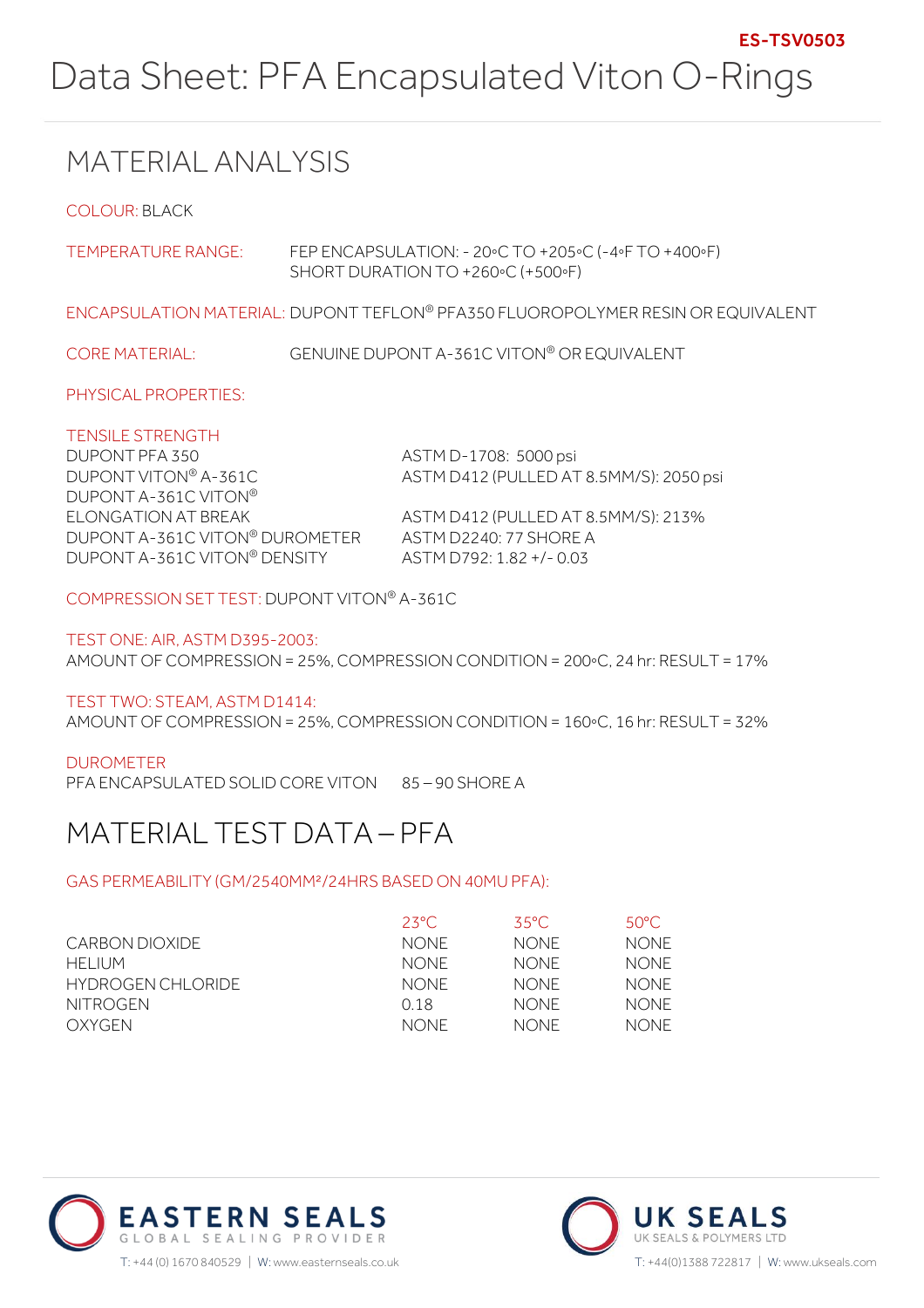### VAPOUR PERMEABILITY (GM/2540MM²/24HRS BASED ON 40MU PFA):

|                                  | $23^{\circ}$ C | $35^{\circ}$ C | $50^{\circ}$ C |
|----------------------------------|----------------|----------------|----------------|
| ACETIC ACID (ETHANOIC ACID)      | <b>NONE</b>    | 0.42           | <b>NONE</b>    |
| ACETONE (ETHANONE)               | <b>NONE</b>    | 0.42           | <b>NONE</b>    |
| <b>BENZENE</b>                   | 0.15           | 0.64           | <b>NONE</b>    |
| N-BUTYL ETHER                    | 0.08           | <b>NONE</b>    | 0.65           |
| <b>DECANE</b>                    | 0.72           | <b>NONE</b>    | 1.03           |
| <b>ETHANOL</b>                   | 0.11           | 0.69           | <b>NONE</b>    |
| ETHYL ACETATE (ETHYL ETHANOATE   | 0.06           | 0.77           | 2.90           |
| <b>HEXANE</b>                    | <b>NONE</b>    | 0.57           | <b>NONE</b>    |
| <b>HYDROCHLORIC ACID 20%</b>     | <b>NONE</b>    | <b>NONE</b>    | <b>NONE</b>    |
| <b>METHANOL</b>                  | <b>NONE</b>    | <b>NONE</b>    | 5.61           |
| PIPERIDINE (PENTAMETHYLENEAMINE) | 0.04           | <b>NONE</b>    | <b>NONE</b>    |
| SODIUM HYDROXIDE 50%             | <b>NONE</b>    | <b>NONE</b>    | <b>NONE</b>    |
| <b>SULPHURIC ACID</b>            | <b>NONE</b>    | <b>NONE</b>    | <b>NONE</b>    |
| <b>TETRACHLOROMETHANE</b>        | 0.11           | 0.31           | <b>NONE</b>    |
| <b>TOLUENE</b>                   | 0.37           | <b>NONE</b>    | 2.93           |
| WATER                            | 0.09           | 0.45           | 0.89           |

# ABSORPTION (168HRS AT TEMPERATURE STATED, PFA & FEP):

|                              | TEST TEMP °C | RANGE OF WEIGHT GAIN |
|------------------------------|--------------|----------------------|
| <b>ANILINE</b>               | 185          | 0.3 TO 0.4%          |
| <b>ACETOPHENONE</b>          | 201          | $0.6$ TO 0.8%        |
| BENZALDEHYDE                 | 179          | $0.4$ TO 0.5%        |
| <b>BROMINE</b>               | 22           | 0.5% (PFA ONLY)      |
| <b>CHLORINE</b>              | 120          | $0.5$ TO 0.6%        |
| CHLOROSULPHONIC ACID         | 150          | 0.7 TO 0.8%          |
| CHROMIC ACID 50%             | 120          | 0.01% BOTH           |
| DIMTHYL SULPHOXIDE           | 190          | 0.1 TO 0.2%          |
| <b>FERRIC CHLORIDE 25%</b>   | 100          | 0.01% BOTH           |
| FREON 113                    | 47           | 1.2% (PFA ONLY)      |
| <b>HYDROCHLORIC ACID 37%</b> | 120          | 0.01 TO 0.03%        |
| ISO-OCTANE                   | 99           | 0.7 TO 0.8%          |
| NITROBENZENE                 | 210          | 0.7 TO 0.9%          |
| <b>PERCHLOROETHYLENE</b>     | 121          | 2.0 TO 2.3%          |
| PHOSPHORIC ACID              | 100          | 0.01% BOTH           |
| SULPHURYL CHLORIDE           | 68           | 1.7 TO 2.7%          |
| <b>TETRACHLOROMETHANE</b>    | 78           | 2.3 TO 2.4%          |
| <b>TOLUENE</b>               | 110          | 0.7 TO 0.8%          |
| TRIBUTYL PHOSPHATE           | 200          | 1.8 TO 2.0%          |
| <b>ZINC CHLORIDE</b>         | 100          | 0.01% TO 0.03%       |



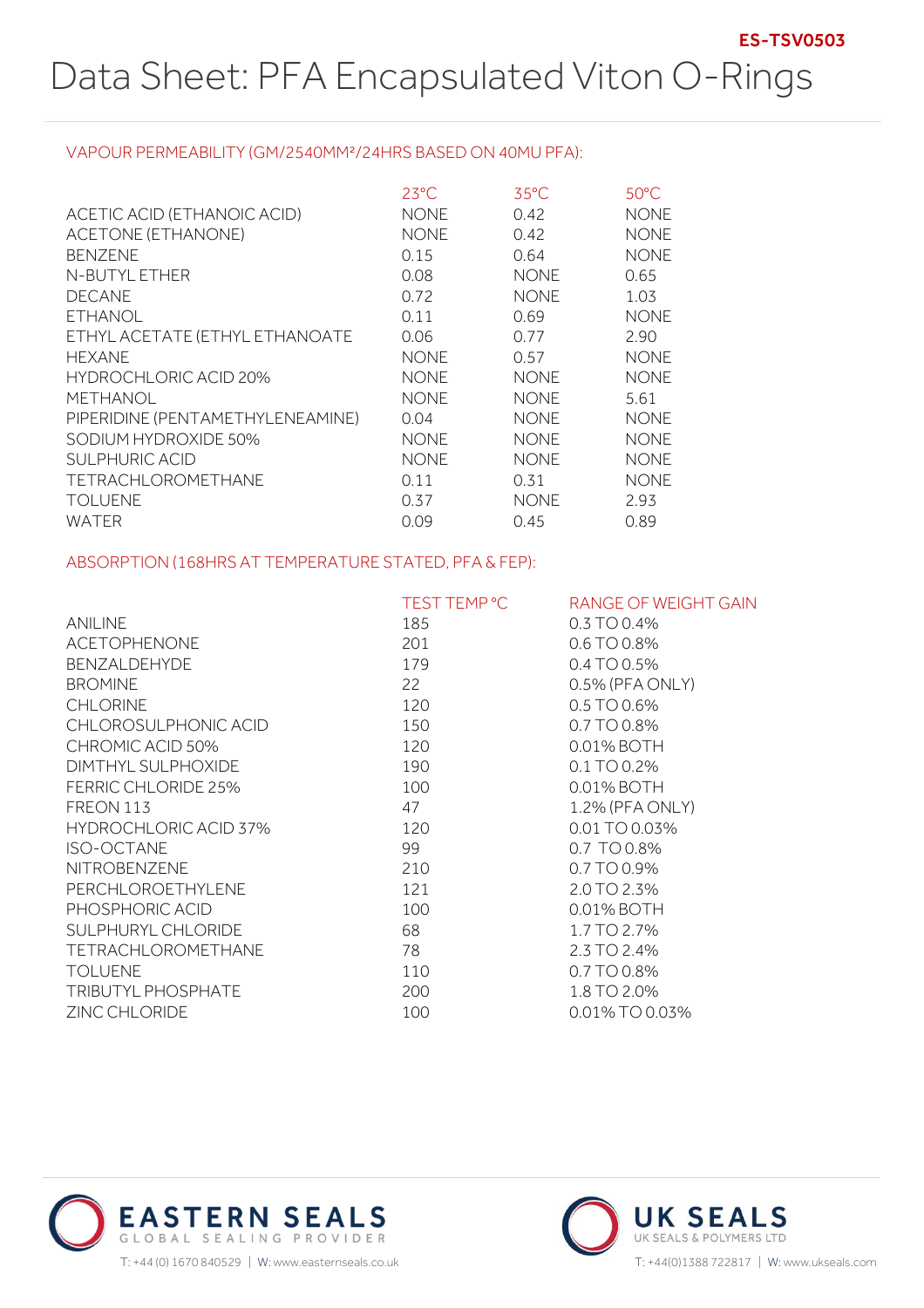# ABSORPTION (LONG TERM AT TEMPERATURE STATED, PFA & FEP):

|                                 | TEST TEMP °C | RANGE OF WEIGHT GAIN |
|---------------------------------|--------------|----------------------|
| ACETONE (ETHANONE)              | 50           | 0.4% ON 12 MONTHS    |
| AMMONIUM HYDROXIDE              | 70           | 0.1% ON 12 MONTHS    |
| ETHANOL 95%                     | 50           | 0.01% ON 12 MONTHS   |
| ETHANOL 95%                     | 70           | 0.01% ON 2 WEEKS     |
| ETHYL ACETATE (ETHYL ETHANOATE) | 50           | 0.7% ON 12 MONTHS    |
| <b>HYDROCHLORIC ACID 10%</b>    | 70           | 0.01% ON 12 MONTHS   |
| NITRIC ACID 10%                 | 70           | 0.1% ON 12 MONTHS    |
| SODIUM HYDROXIDE 10%            | 70           | 0.1% ON 12 MONTHS    |
| SULPHURIC ACID 30%              | 70           | 0.01% ON 12 MONTHS   |
| <b>TETRACHLOROMETHANE</b>       | 50           | 1.6% ON 12 MONTHS    |
| <b>TETRACHLOROMETHANE</b>       | 70           | 1.9% ON 2 WEEKS      |
| <b>TOLUENE</b>                  | 50           | 0.6% ON 12 MONTHS    |
| <b>TOLUENE</b>                  | 70           | 0.6% ON 2 WEEKS      |

# MATERIAL TEST DATA – DUPONT VITON® A-361C

#### ASTM D412, PULLED AT 8.5 MM/S

#### STRESS/STRAIN @ 23°C (73°F) - AFTER AGING 70 hr @ 200°C (392°F)

| 100% MODULUS        | 730 psi    |
|---------------------|------------|
| TENSILE STRENGTH    | 1,810 psi  |
| ELONGATION AT BREAK | 208%       |
| HARDNESS            | 76 SHORE A |

#### ASTM D412, PULLED AT 8.5 MM/S

# STRESS/STRAIN @ 23°C (73°F) - AFTER AGING 168 hr @ 200°C (392°F)

100% MODULUS 815 psi TENSILE STRENGTH 1,850 psi ELONGATION AT BREAK 205% HARDNESS 79 SHORE A

### ASTM D412, PULLED AT 8.5 MM/S

### STRESS/STRAIN @ 23°C (73°F) - AFTER AGING 70 hr @ 232°C (450°F)

100% MODULUS 760 psi TENSILE STRENGTH 1,905 psi ELONGATION AT BREAK 208% HARDNESS 76 SHORE A



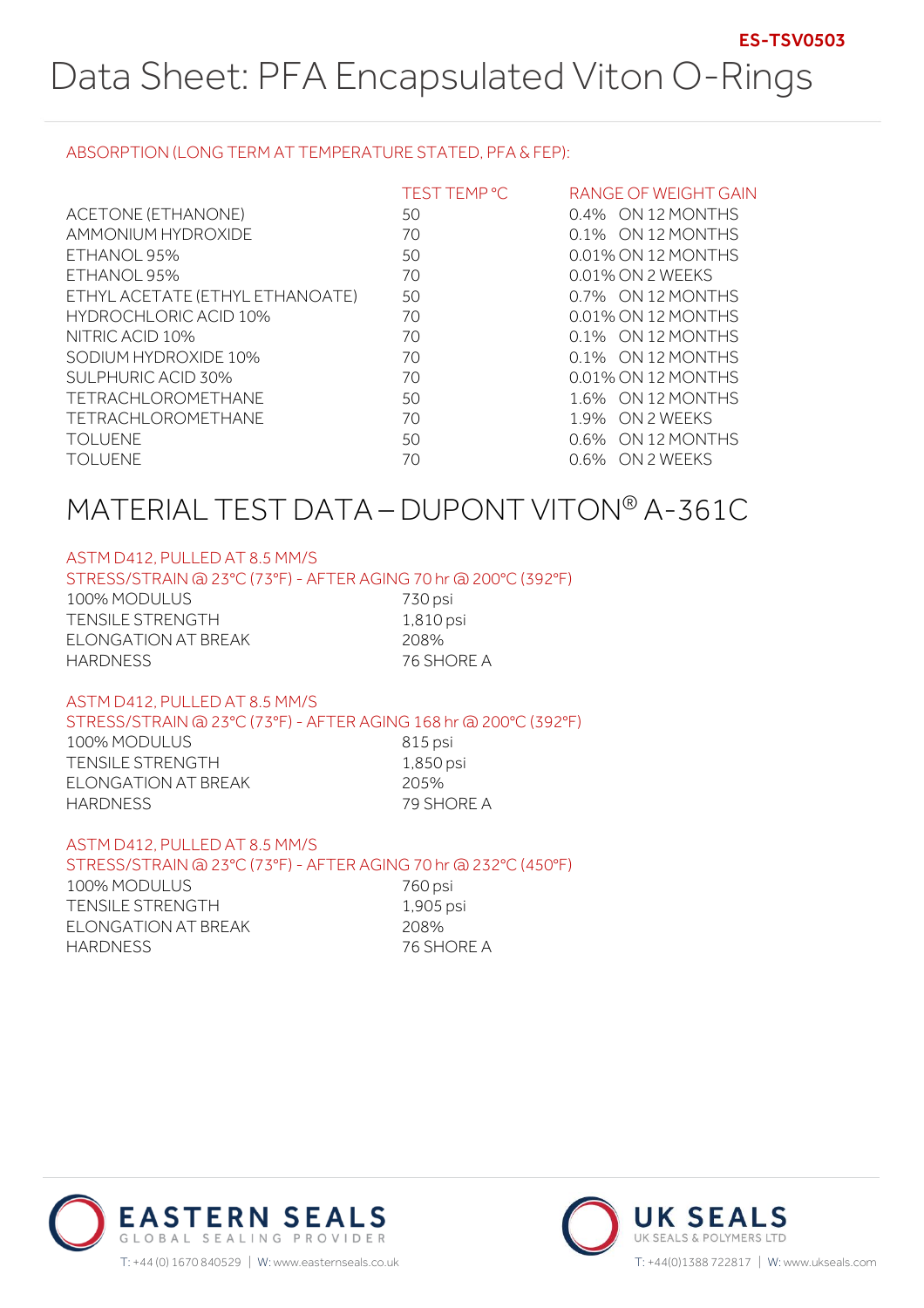# SPECIFICATIONS

Manufactured to meet the requirements of; AS568/BS1806 tolerance specifications.

### RESTRICTION OF HAZARDOUS SUBSTANCES (ROHS)

The restrictions of the use of certain Hazardous Substances (ROHS) Directives 2002/95/EC and 2002/96/EG came into force on 1st July 2006.

We recognise these requirements and declare that all products sold by us do comply with the European Directives.

### REGISTRATION, EVALUATION, AUTHORISATION AND RESTRICTION OF CHEMICALS (REACH)

The EU Regulations (EC 1907/2006) came into force on 1st June 2007. We are familiar with the European Regulation on chemicals being the producer of products from raw materials. The elements of our product that could be considered chemical based are in actual fact rubber, being Silicon and is classified in the Regulations as polymers and is therefore exempt.

# COMPLIANCES - FEP/PFA ENCAPSULATION

### FDA

The clear TEFLON FEP/PFA Encapsulation of our Encapsulated 'O' Ring complies with Part 177 of Title 21 of the Food and Drug Administration regulations for safe use as articles or components of articles for producing, manufacturing, processing, preparing, treating, packing, transporting or holding food in accordance with FDA regulation 21.CFR.177.1550.

We confirm that we do not use any part of the *Jatropha* plant in the manufacture of our FEP/PFA Encapsulated 'O'-Rings.

### 3A® SANITARY STANDARD

Further, we can advise that Table One (attached) of number 20-22 3A® Sanitary Standard documents that FEP and PFA materials, to the previously mentioned FDA 21.CFR.177.1550 Compliance standard, is also compliant to this 3A® Sanitary Standard Number 20-22.

#### USP CLASS VI

Teflon® FEP/PFA fluoropolymers have been tested in accordance with USP Protocol and meet the requirements of a USP Class VI plastic.

#### EU VO 1935/2004

We have researched and evaluated BFR documentation especially "Recommendations of the Federal Institute for Risk Assessment on Plastics intended to come in to contact with Food".

The principle underlying this Regulation is that any material or article intended to come into contact directly or indirectly with food must be sufficiently inert to preclude substances from being transferred to food in quantities large enough to endanger human health or to bring about an unacceptable change in the composition of the food or a deterioration in its organoleptic properties.

On our Encapsulated 'O' Rings, the outer encapsulate is a FEP or PFA melt processable polymer of P.T.F.E. (Otherwise known as the brand Teflon®). These material P.T.F.E polymers are highly inert and are utilised intensively in industrial Food Processing, and Domestic Food cooking equipment.